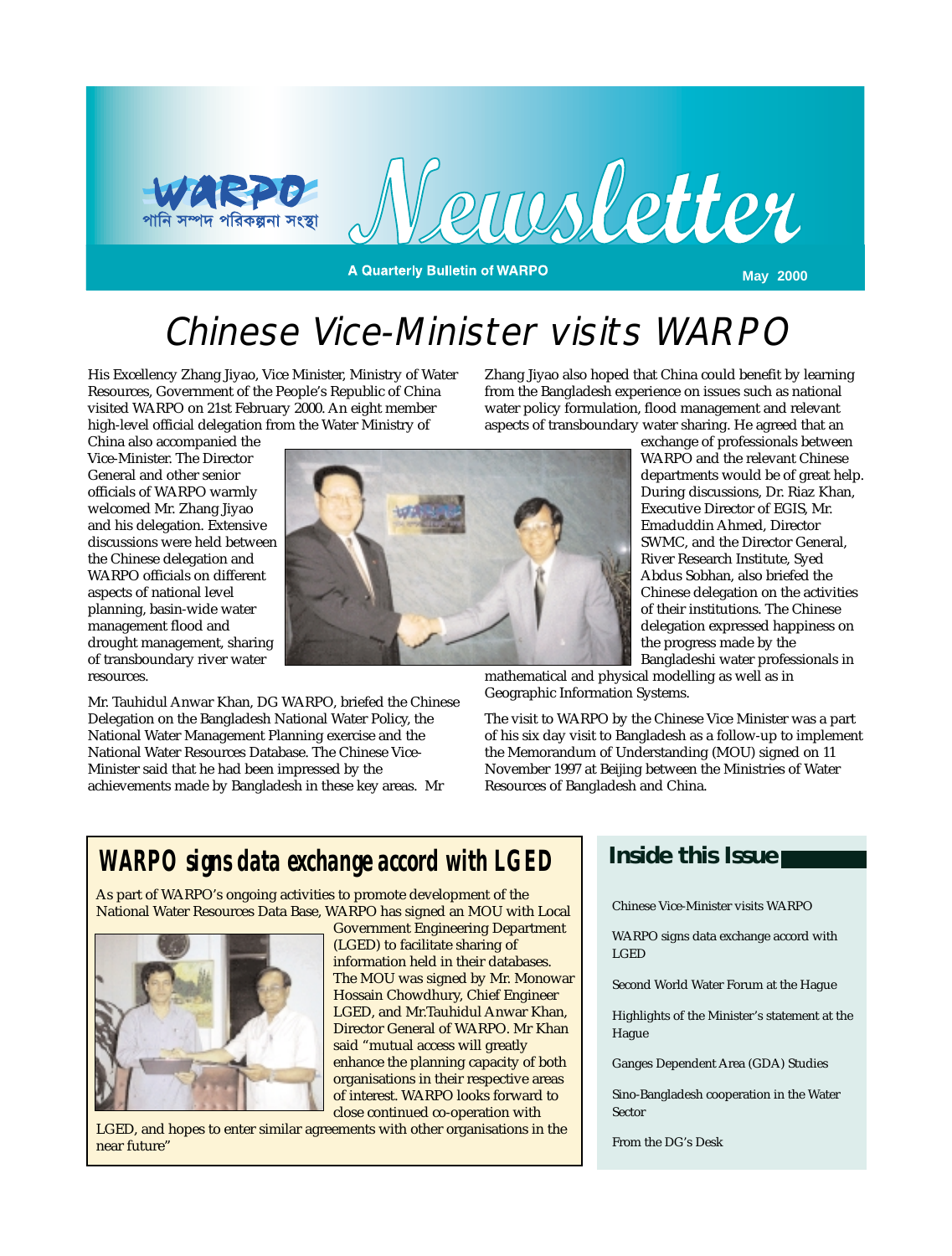# Second World Water Forum at the Hague

The Second World Water Forum and Ministerial Conference was held at the Hague in the Netherlands from the 17th to 22nd March 2000. The objectives of the Forum were to:

- send a clear message around the world about the looming water crisis and the need to take urgent action;
- provide an occasion to address the challenges ahead and set down the conditions for a world in which everyone has access to clear water by 2025;
- present the World Water Vision 2025 (Vision) and the Framework for Action (Framework) to the Ministerial Conference for generating political commitments.

More than 5,000 participants from about 140 countries including Ministers, senior Government officials, water experts, representatives of NGOs, international agencies, UN bodies, donor agencies, gender and youth groups and business communities attended. The plenary sessions, including the opening and closing sessions, were festive occasions. The Crown Prince of the Netherlands chaired both the sessions. The President of the World Bank and the Director Generals of the UNESCO and UNEP also addressed the closing session, which was held on the 22nd March - World Water Day.

The official Bangladesh delegation was led by the Minister of Water Resources. This included a 3-member Ministerial delegation with the Minister and Secretary of Ministry of Water Resources and the Bangladesh Ambassador to the Netherlands. Others included the Chairman BWDB, Director General WARPO, Managing Director DWASA, Chief Engineer LGED and officials from BWDB, WARPO, SWMC, JRC and a Consultant from Bangladesh Water Partnership. In addition to the official delegation, prominent Bangladeshi experts also attended. These included Dr. Jamilur Reza Chowdhury of BUET, Mr. QI Siddique, Chairman Power Development Board, Dr. QK Ahmad, Chairman of BUP; Prof. KB Sajjadur Rasheed from Dhaka University and Mr. MH Siddiqi, noted water expert, together with mid-level water professionals, NGO representatives and two Bangladeshi journalists.

A senior officials' meeting was held on 18th and 19th March to prepare a draft Ministerial Declaration. Government officials of more than a hundred countries, representatives from International Trade Unions and

international NGOs Forum attended. Dr. ATM Shamsul Huda, Secretary, Ministry of Water Resources, Government of Bangladesh made important interventions during the meeting on the issues of basin-wide Integrated Water Resources Management (IWRM) through cooperation of co-riparian countries and water related risks like floods and droughts.

Discussions on Asian issues took place on 19th March. Amongst the various topics, two important sessions on the Ganges-Brahmaputra-Meghna (GBM) region and on South Asia Water Vision were held. The importance of regional cooperation between China, India, Nepal, Bhutan and Bangladesh was stressed for basin-wide management of water resources of the vast G-B-M region. In the session on South Asia, water and food security, water and environment, river basin management, hydropower development, ground water management, floods, and gender perspectives were discussed. The National Water Visions and Framework for Action from Bangladesh, Pakistan, India, Nepal and SriLanka as well as a South Asia Regional Vision were introduced and deliberated. Mr. QI Siddique, Mr. MH Siddiqi, Dr. Afzal Hossain and Ms. Lailun Nahar Ekram made presentations on Bangladesh Water Vision, Floods of Bangladesh, Groundwater and Gender respectively. Members of the Bangladesh official delegation made forceful interventions on issues such as arsenic poisoning of groundwater, floods, severe scarcity of water during dry seasons, salinity incursion in the south west region and need for regional cooperation to facilitate basin-wide IWRM. Different aspects of the Bangladesh National Water Policy and ongoing National Water Management Plan exercise were also highlighted.

Mr. Abdur Razzaq, Hon'ble Minister of Water Resources, Government of Bangladesh, chaired the ministerial regional discussion on South Asia during the Ministerial Conference on the 21st March. Extracts of Mr. Razzaq's important statement made on 22nd March to the Ministerial Conference are reproduced overleaf.

To highlight activities in Bangladesh on Asia day, specially prepared posters on National Water Policy, National Water Management Plan and harnessing of Ganges Waters were displayed by WARPO. Posters and pictures on floods etc. were also put up by SWMC and BWDB. These attracted much attention from the large number of international participants.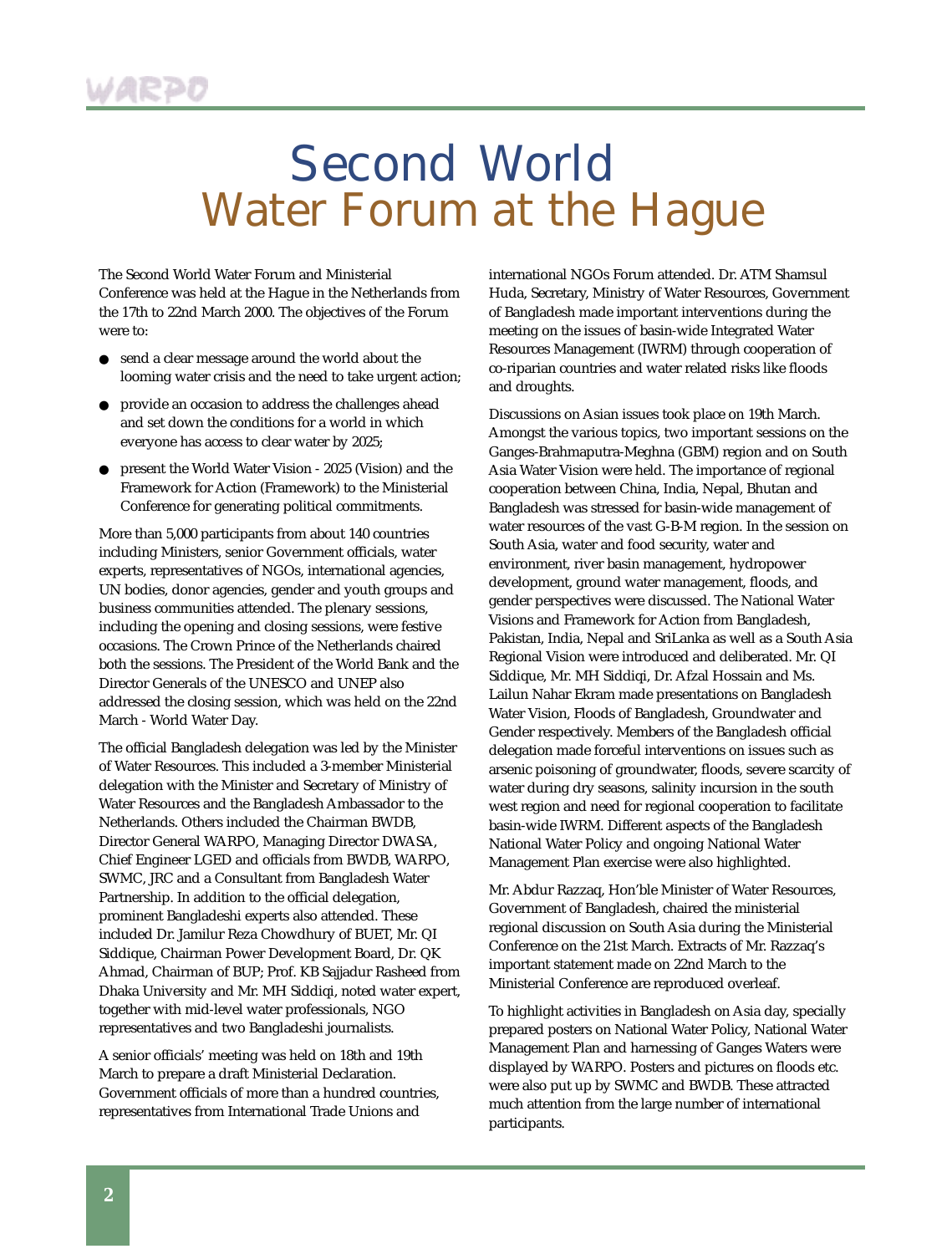## **Highlights of the statement given by MR. ABDUR RAZZAQ, Hon'ble Minister of Water Resources during the Ministerial Conference on 22nd March at the Hague**

'Water is one of the most important resources of Bangladesh; but its availability in the country is highly seasonal and widely variable. In the monsoon when we don't need any more of it we are flooded with water. On the other hand, during the dry season when we need it badly, there is severe scarcity. Bangladesh, being the lowest riparian of 54 international and transboundary rivers has limited control over the flows coming from across the borders. Excessive population and severe scarcity of land are other major impediments to the overall development of the country. On top of all these, the country is visited periodically by natural disasters like floods, cyclones and droughts. These water-related disasters claimed approximately 153,000 lives in Bangladesh during the last decade, affected at least 50 million people and caused more than 7 billion US-dollars in property damage.Is it not too much to endure for a poor country like Bangladesh?

In order to tackle these adversities we, with our meagre resources have been doing our best. The country has been able to provide some degree of protection to several millions of people from floods, cyclonic storm surges, droughts and river erosion. But these are not enough. We are glad that we could provide more than 90% of the population access to safe drinking water. But the most unfortunate phenomenon of arsenic poisoning of groundwater in more than 50% of the total area of the country is now frustrating this achievement of ours. We have been able to bring more agricultural land under irrigation to grow more food to alleviate the chronic food deficit problem to a large extent. In the absence of major surface water development in the country we had no alternative but to exploit more and more groundwater to irrigate our crop fields. In fact more than 70% of the irrigation water is supplied by groundwater. But today we are deeply worried about the irrigation sector also. We do not know what would happen once the arsenic, which is now causing a great public health disaster, gets into the food chain.

Flood forecasting and warning system has been improved in the country to the extent possible with very limited cross-boundary data. On the other hand, water induced disaster management capability has also been enhanced significantly. But when disastrous floods like 1988 and 1998 visit us, we find all these achievements to be too little to cope with the situation. What we need is attenuation of floods, more than 90% of which enter Bangladesh from across the borders. We require to secure our shares of flows of the 50 odd transboundary rivers to cater to the demands of different water users during the dry season including the demands for prevention of intrusion of salinity from the Bay of Bengal in the south of

#### the country.

Our government has signed a 30-year Treaty with the Government of India in December 1996 and secured the share of the Ganges waters during the dry season. Past reductions of dry season flows have caused widespread and severe environmental degradation to over a quarter of the country, affecting the lives and livelihoods of the people, particularly women and children. Our Government today, is committed to making best use of the waters of the Ganges secured under the Treaty. Several previous studies indicate that large-scale diversion of the Ganges waters to its dependent areas is necessary to meet the many different needs. Bangladesh needs support from the international community to bring about harnessing of the Ganges water to restore the environment of the Ganges dependent area, promote socio-economic development and alleviate poverty.

Bangladesh last year has adopted a National Water Policy to ensure Integrated Water Resources Management (IWRM) throughout the country. Right now we are in the midst of formulation of a 25 year National Water Management Plan to translate the policy into action. The National Water Policy attaches due importance to quantity as well as quality aspects of water, People's participation at every level of water management, poverty alleviation, harmony with nature, needs of the societyparticularly of the poor, women and children, and publicprivate sector and GOV-NGO collaboration for IWRM.

All our efforts could be futile if we do not get cooperation of the co-basin countries of the major international rivers like the Ganges, the Brahmaputra and the Meghna which drain through Bangladesh. Basin-wide management of the water resources of these three rivers with full political commitment of all concerned Governments is an essential prerequisite for IWRM, not only in Bangladesh but also in the entire region. Past efforts for integrated basin-wide management in the Ganges, Brahmaputra and Meghna (G-B-M) region have failed to make any significant headway. In our opinion the international community can play a key role to foster cooperation in the GBM region.

On behalf of my Government I can assure you that our commitment will be there for the Ministerial Declaration of the Hague as we believe that the Declaration would lead the way towards basin-wide water management in the G-B-M region and would encourage the developed countries to come to the assistance of Bangladesh in its bid for IWRM in the country.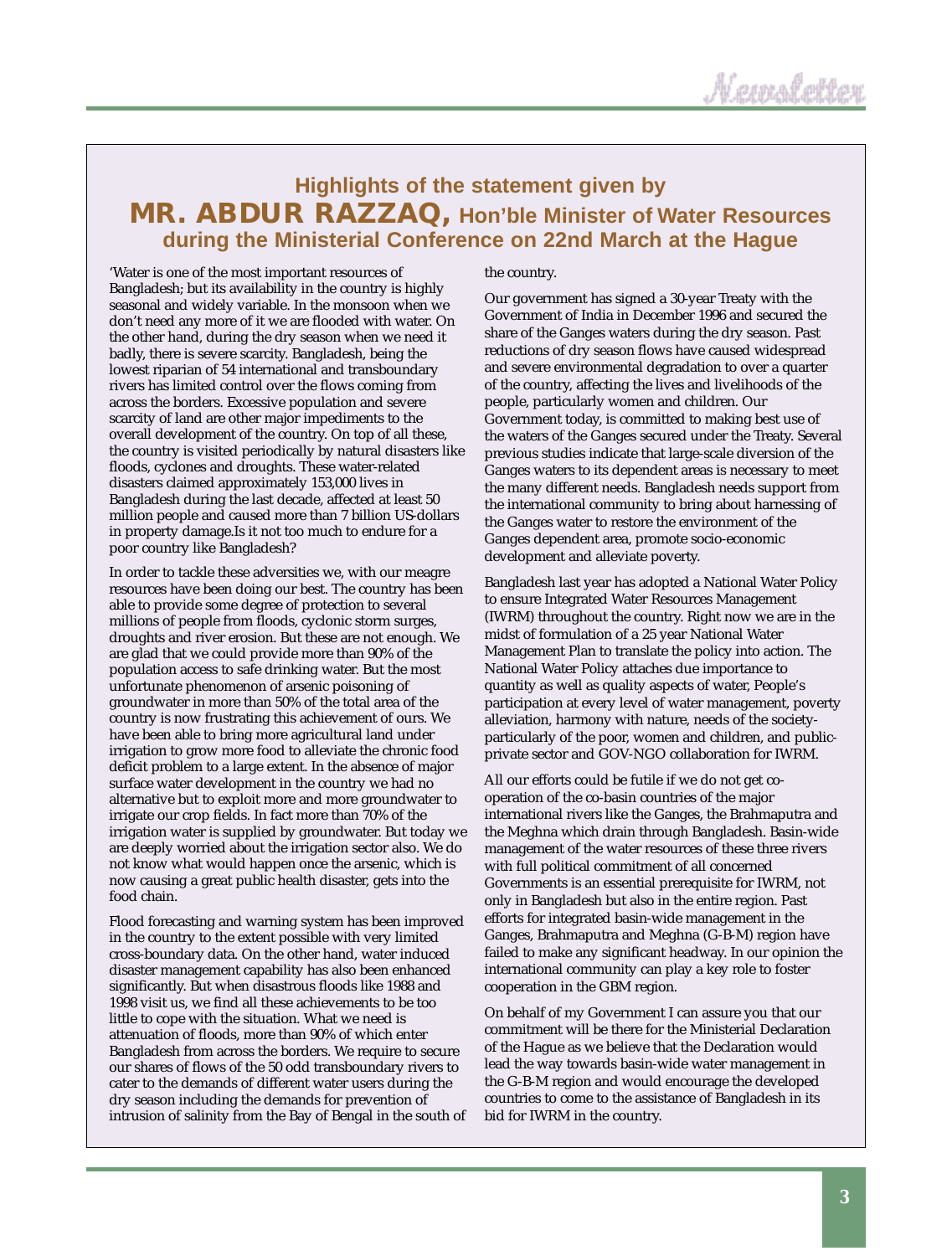# Ganges Dependent Area (GDA) Studies

Ever since the diversion of flows started at Farakka, the dry season Ganges flows in Bangladesh have reduced significantly causing manifold problems particularly to the environment of the Southwest region of the country. The present environment of the Ganges dependent areas including protection of the Sunderbans;

restoring flows into the Gorai, the major distributory of the Ganges passing through the

In March 1998, an international seminar was organised at Dhaka to deliberate on the issue of development and harnessing the water resources of the Ganges. At the end of the seminar, a threepoint action plan was adopted, of



Government signed a 30-year Treaty with India on 12th December 1996 for sharing the dry season flows of the Ganges available at Farakka. Immediately after signing the Treaty, the Government undertook efforts towards making optimal utilisation of the dry season flows of the Ganges which Bangladesh has secured as its share under the Treaty with the following objectives:

● reversing the process of degradation of the ecology and southwest region, and thereby controlling saline intrusion;

- reducing national and regional dependence on groundwater safeguarding rural, urban and industrial water supplies;
- increasing agricultural production through irrigation in more areas; and
- raising the living standards throughout the area through agricultural employment, food production and health standards.

which the second point was as follows:

To establish the basis for optimal use of the Ganges waters made available under the Treaty, further studies should be undertaken as a matter of urgency. These studies should determine the water-related social and environmental needs of the GDA. The studies should also assess the technical and economic viability of different options, including a barrage across the Ganges, for restoring the environment and promoting social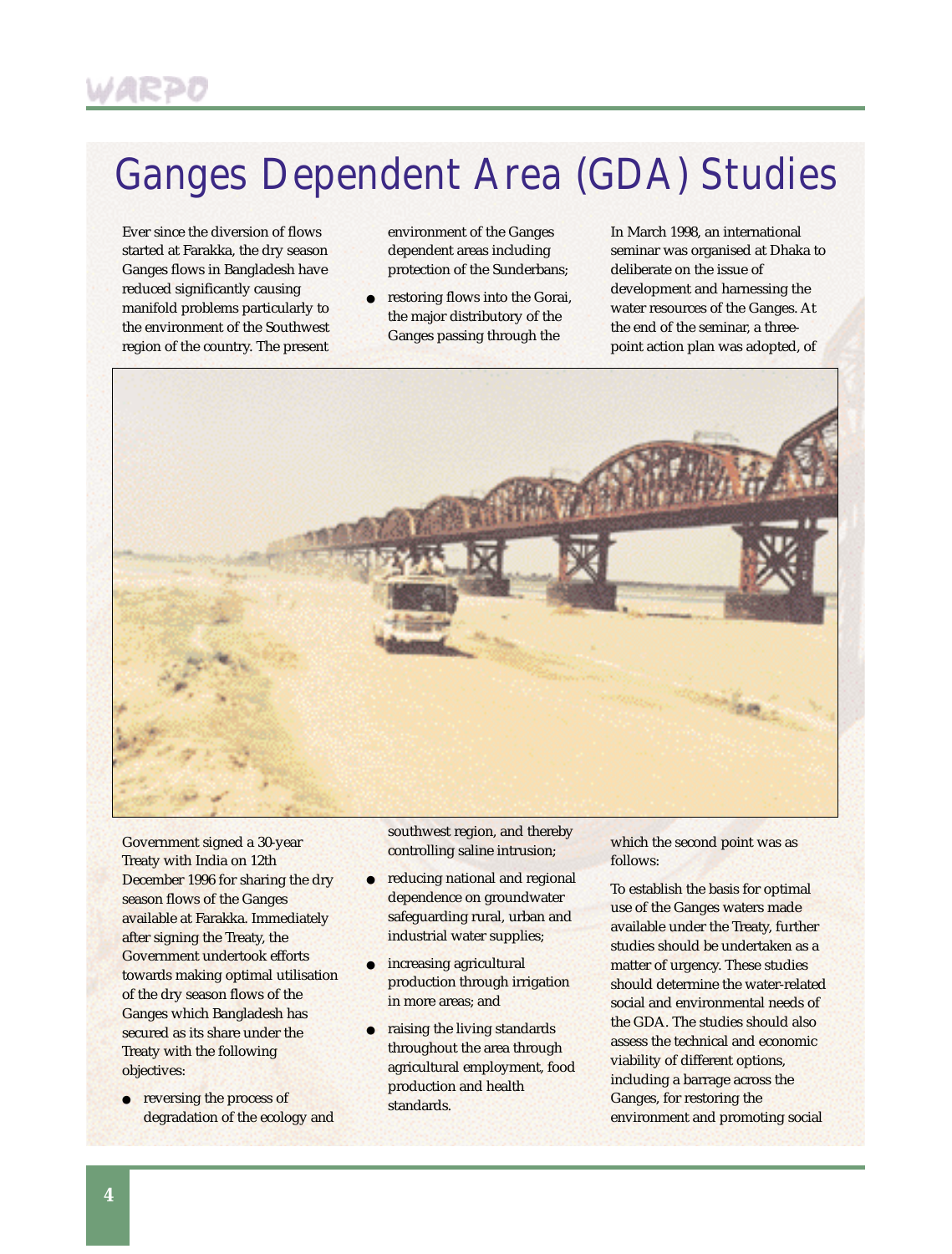

and economic development in the GDA. The National Water Management Plan will identify, during the Inception Phase, the detailed requirements and programme for these studies and, following agreement with Donors, will subsequently undertake them as a top priority.

Accordingly the Government proposed to undertake studies on GDA under the ongoing NWMPP with financial assistance from the World Bank. After lengthy discussions, the World Bank agreed to provide some additional support under the NWMP contract for the GDA studies, together with other activities requiring additional attention. However, since this amount was not sufficient to meet the Governments' full requirements for the GDA studies, Government has decided in principal to provide supplementary funds from its own resources. Arrangements to mobilise these extra resources are in hand.

The planned overall studies include components for:

- Consultation on Water Use and the Environment
- Augmentation, Diversion and Distribution options
- Water Management options
- Wider Development options
- **Impact Assessment**
- Strategy options

and would include the major activities as listed oposite.

## **Major Activities of the GDA studies**

- ▲ Collect and assess the views of the people of the GDA on the need for and potential use of water in the region through a wide ranging programme of raising awareness and PRA, and within this programme collect and assess views on environmental issues and options to resolve them to preserve, restore and enhance the water related environment
- ▲ Assess options for diverting water from the Ganges for flows in the range 100 to 1000 m3/s, by means such as pumping or constructing a barrage across the Ganges at alternative sites, and compare them with estimates for options to do this by a combination of dredging and training works as prepared under the Gorai River Restoration Project.
- ▲ Prepare preliminary cost estimates for each option, taking into account recent construction experience in Bangladesh. Costs of operation and maintenance and those associated with land acquisition and resettlement, would be estimated also.
- ▲ Assess how the watercourses of the GDA could be augmented by water distributed from the Ganges, using natural and rehabilitated channels, existing and new canals, and check structures, to benefit as large an area as possible of the GDA.
- ▲ Assess whether options exist to modify the approach to management of water resources being used by existing and ongoing projects in the GDA.
- ▲ The review would cover a reevaluation of the supply-demand

relationship in the GDA, considering the needs for water supply, irrigation, industry, salinity control, mitigation of the effects of arsenic contamination of groundwater, shrimp farming and the movement of sediment in the rivers and estuaries.

- $\triangle$  In considering options for water use, full attention would be given to the need to maintain in-stream flows for capture fisheries and for the maintenance of haors, beels and culture fisheries, taking into account effects of changing water quality and salinity.
- ▲ Assess the social, environmental and economic benefits of meeting part or all of the identified options for the supply and use of augmented flows, including health benefits, and wider development options. Where appropriate, assess benefits from the control of floods and the location of the saline front.
- ▲ Prepare a comparative economic analysis of the capital and maintenance costs and benefits of identified options. The direct costs, land acquisition and resettlement costs, cost of mitigation measures and benefits would be included in the analysis, together with sensitivity tests for key assumptions.
- ▲ Formulate one or more strategies from a synthesis of compatible options and prepare a comparative review of them. At a minimum, strategies based on abstracting water from the Ganges should be compared with those compared with leaving it in-stream.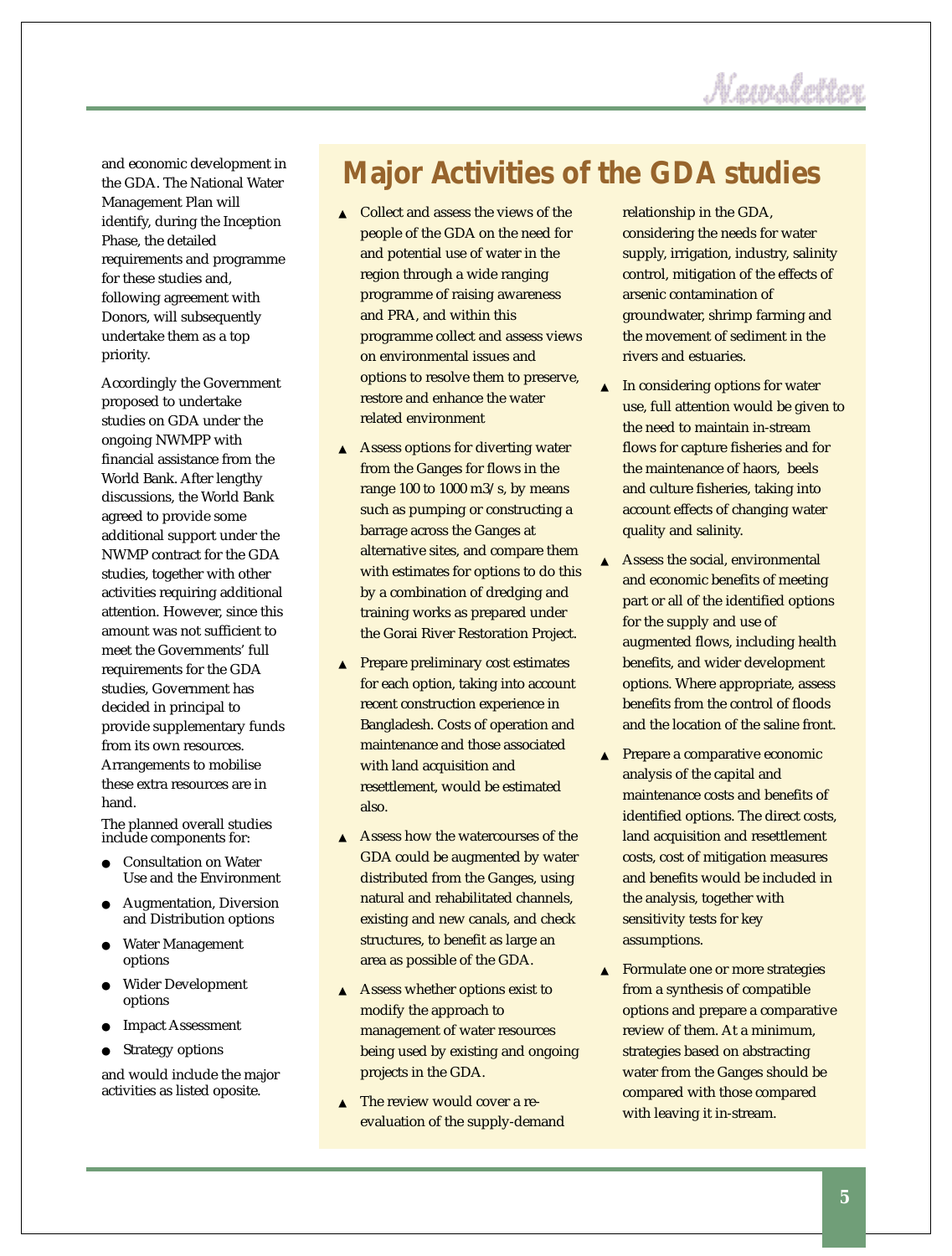



**Cooperation in the Water Sector**

A six-day official visit to Bangladesh took place in February by the Chinese Vice-Minister, Mr Zhang Jiyao, and an eight member delegation from the Water Ministry of China. The visit was a follow-up on implementation of the Memorandum of Understanding (MOU) signed in Beijing in November 1997 between the Ministries of Water Resources of Bangladesh and China. The main features of the MOU are as follows:

- Cooperation will be mainly related to activities like technical consultation, mutual visits, personnel training and exchanges of information.
- Each country would designate a Coordinator with the responsibility to liaise affairs concerning the cooperation in between.
- Both sides would put efforts to promote and exchange



- Both countries recognized the urgent importance of flood control and water induced disaster reduction in Bangladesh.
- Both countries agreed to closely cooperate in the fields of flood control, river training, water resources utilization and development.

cooperation between business companies and research institutes dealing in the above fields.

- The MOU has a tenure of five years with effect from 11 November, 1997.
- A high level meeting between the Government delegations of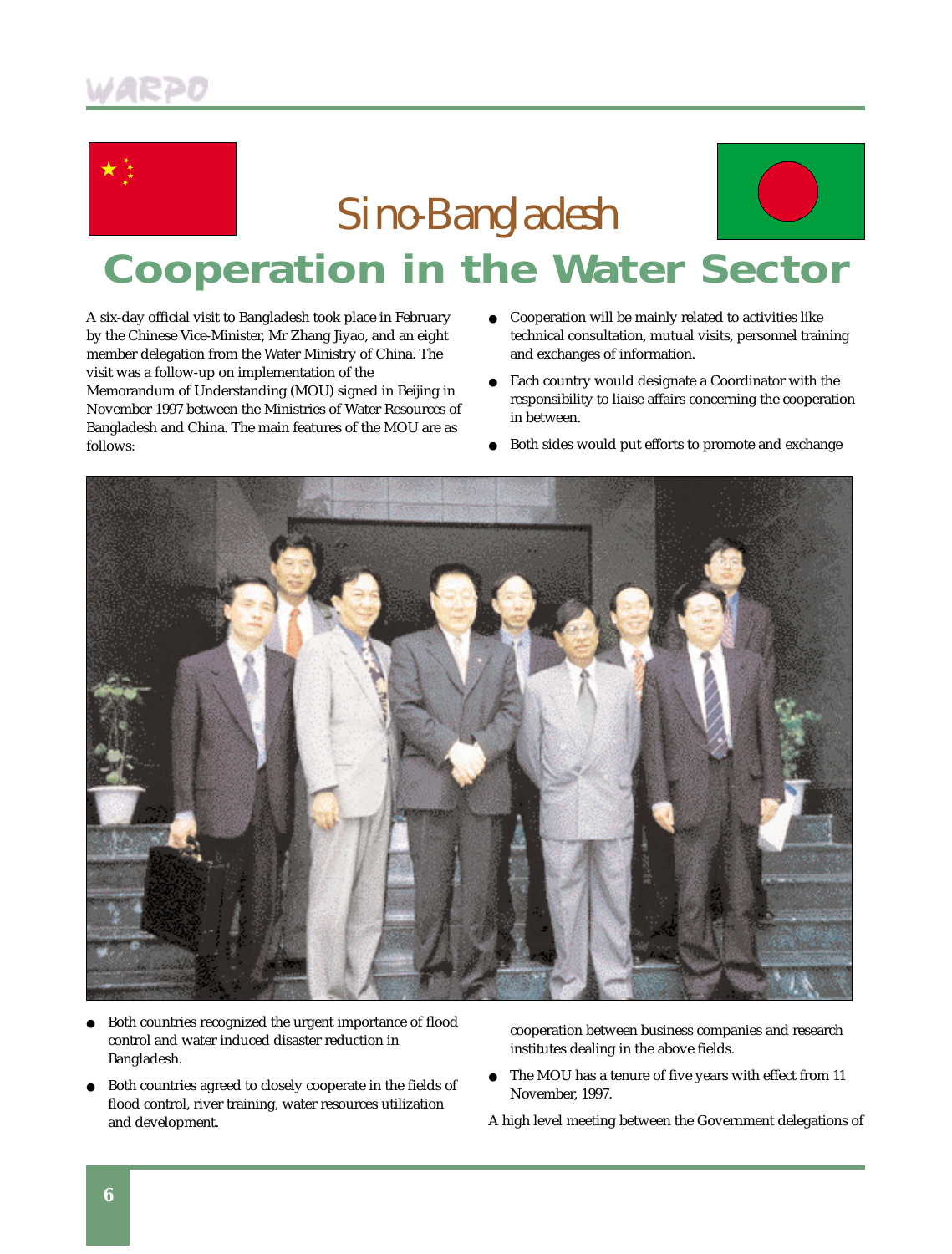# Memoletter

China and Bangladesh was held at the State Guest House Meghna in Dhaka on February 22 to define the scope of different activities to effectively implement cooperation between the two countries under the MOU. Attending the meeting were a nine-member Chinese delegation led by Mr. Zhang Jiyao, Vice Minister, Ministry of Water Resources, PRC, and a seven-member Bangladesh delegation led by Dr. ATM Shamsul Huda, Secretary, Ministry of Water Resources, Government of Bangladesh. The main points agreed by the two sides were to actively cooperate in the following areas:

- a) Feasibility study on potentials of mini-hydropower development in Bangladesh with immediate emphasis on hydropower projects in rivers Matamuhuri and Sangu
- b) Three rubber-dam projects to be undertaken by Bangladesh Water Development Board
- c) Training and exchange of visits by experts between the two countries
- d) An update of the study report on Flood Control and River Training on the Brahmaputra River in Bangladesh prepared by China-Bangladesh Joint Expert Team, published in March 1991
- e) Co-operation in the fields of
- Mathematical and physical modelling
- Dredging for sediment removal from the rivers of Bangladesh



- Integrated Water Resources Management
- Disaster Management and Flood Disaster Reduction
- Flood Forecasting and Warning, and
- Hydrological and morphological data collection and analysis.

It was also agreed that the Coordinators designated by each country would, through close consultation, prepare detailed yearly Action Plans for approval by their respective Governments. To facilitate this, Heads of relevant departments, institutions and agencies of each country would also communicate on details of works in their specific areas.



Coordinators were agreed as Mr. Liu Jianming, Deputy Director General, Department of International Cooperation, Science and Technology, Ministry of Water Resources, PRC, on the Chinese side, and Mr. Tauhidul Anwar Khan, Director General, WARPO, Ministry of Water Resources, on the Bangladesh side. The Coordinators will maintain regular contact with each other and at least one formal meeting will be held every year alternatively in China and Bangladesh. An early task for the Coordinators is to work out a list of relevant departments and institutions of each country and fix their counterparts in the other countr